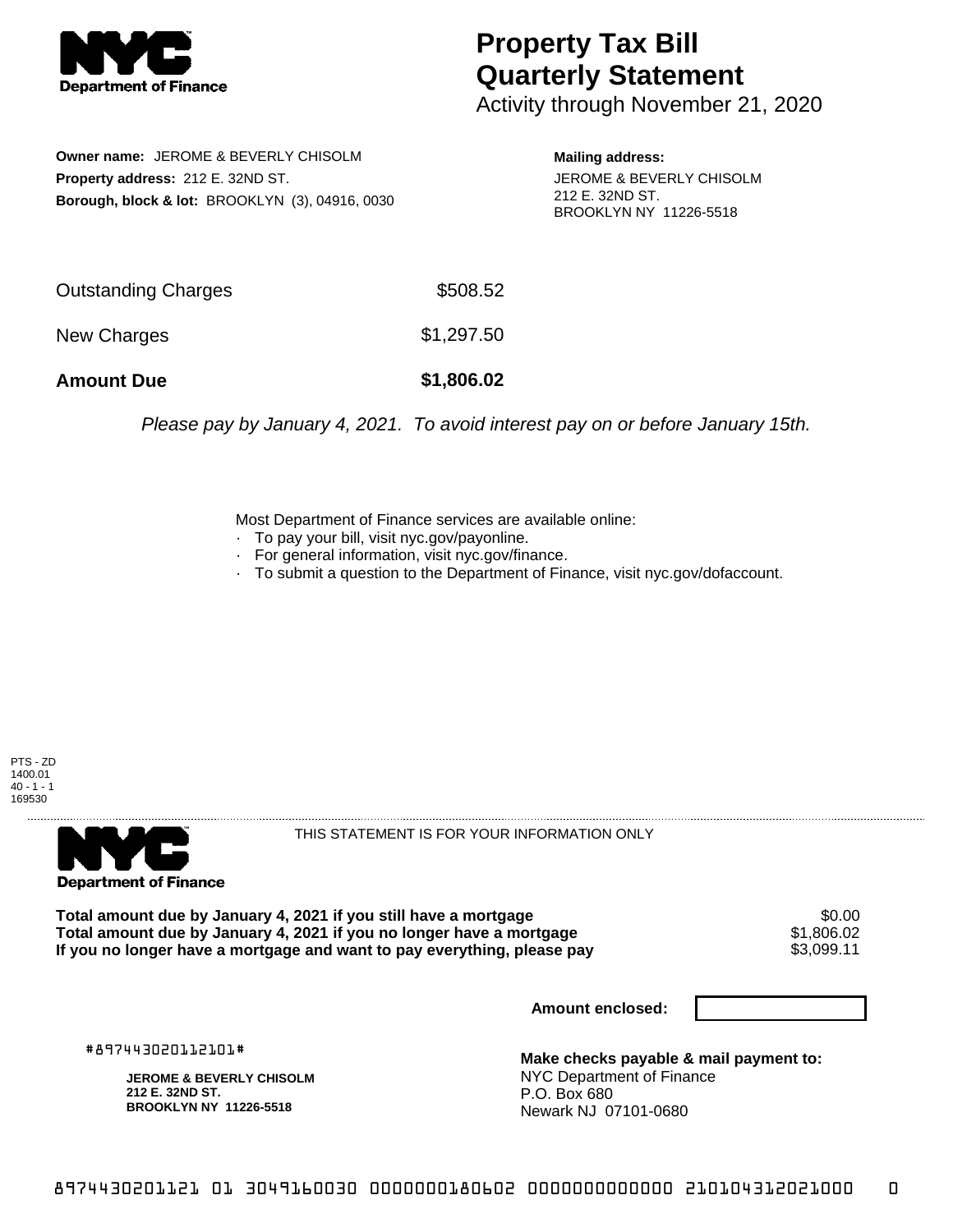

| <b>Billing Summary</b>                                                     | <b>Activity Date Due Date</b> |                     | Amount       |
|----------------------------------------------------------------------------|-------------------------------|---------------------|--------------|
| Outstanding charges including interest and payments                        |                               |                     | \$508.52     |
| Finance-Property Tax                                                       |                               | 01/01/2021          | \$1,312.62   |
| Adopted Tax Rate                                                           |                               |                     | $$-15.12$    |
| Total amount due                                                           |                               |                     | \$1,806.02   |
| <b>Tax Year Charges Remaining</b>                                          | <b>Activity Date</b>          | <b>Due Date</b>     | Amount       |
| Finance-Property Tax                                                       |                               | 04/01/2021          | \$1,312.62   |
| <b>Adopted Tax Rate</b>                                                    |                               |                     | $$-15.12$    |
| Total tax year charges remaining                                           |                               |                     | \$1,297.50   |
| If you pay everything you owe by January 4, 2021, you would save:          |                               |                     | \$4.41       |
| How We Calculated Your Property Tax For July 1, 2020 Through June 30, 2021 |                               |                     |              |
|                                                                            |                               | Overall             |              |
| Tax class 1 - Small Home, Less Than 4 Families                             |                               | <b>Tax Rate</b>     |              |
| Original tax rate billed                                                   |                               | 21.1670%            |              |
| New Tax rate                                                               |                               | 21.0450%            |              |
| <b>Estimated Market Value \$708,000</b>                                    |                               |                     |              |
|                                                                            |                               |                     | <b>Taxes</b> |
| <b>Billable Assessed Value</b>                                             |                               | \$24,805            |              |
| <b>Taxable Value</b>                                                       |                               | \$24,805 x 21.0450% |              |
| <b>Tax Before Abatements and STAR</b>                                      |                               | \$5,220.24          | \$5,220.24   |
| Annual property tax                                                        |                               |                     | \$5,220.24   |
| Original property tax billed in June 2020                                  |                               |                     | \$5,250.48   |
| <b>Change In Property Tax Bill Based On New Tax Rate</b>                   |                               |                     | $$ -30.24$   |

Please call 311 to speak to a representative to make a property tax payment by telephone.

For information about the interest rate charged on late payments, visit nyc.gov/taxbill.

## **Home banking payment instructions:**

- 1. **Log** into your bank or online bill pay website.
- 2. **Add** the new payee: NYC DOF Property Tax. Enter your account number, which is your boro, block and lot, as it appears here: 3-04916-0030 . You may also need to enter the address for the Department of Finance. The address is P.O. Box 680, Newark NJ 07101-0680.
- 3. **Schedule** your online payment using your checking or savings account.

## **Did Your Mailing Address Change?**

If so, please visit us at **nyc.gov/changemailingaddress** or call **311.**

When you provide a check as payment, you authorize us either to use information from your check to make a one-time electronic fund transfer from your account or to process the payment as a check transaction.